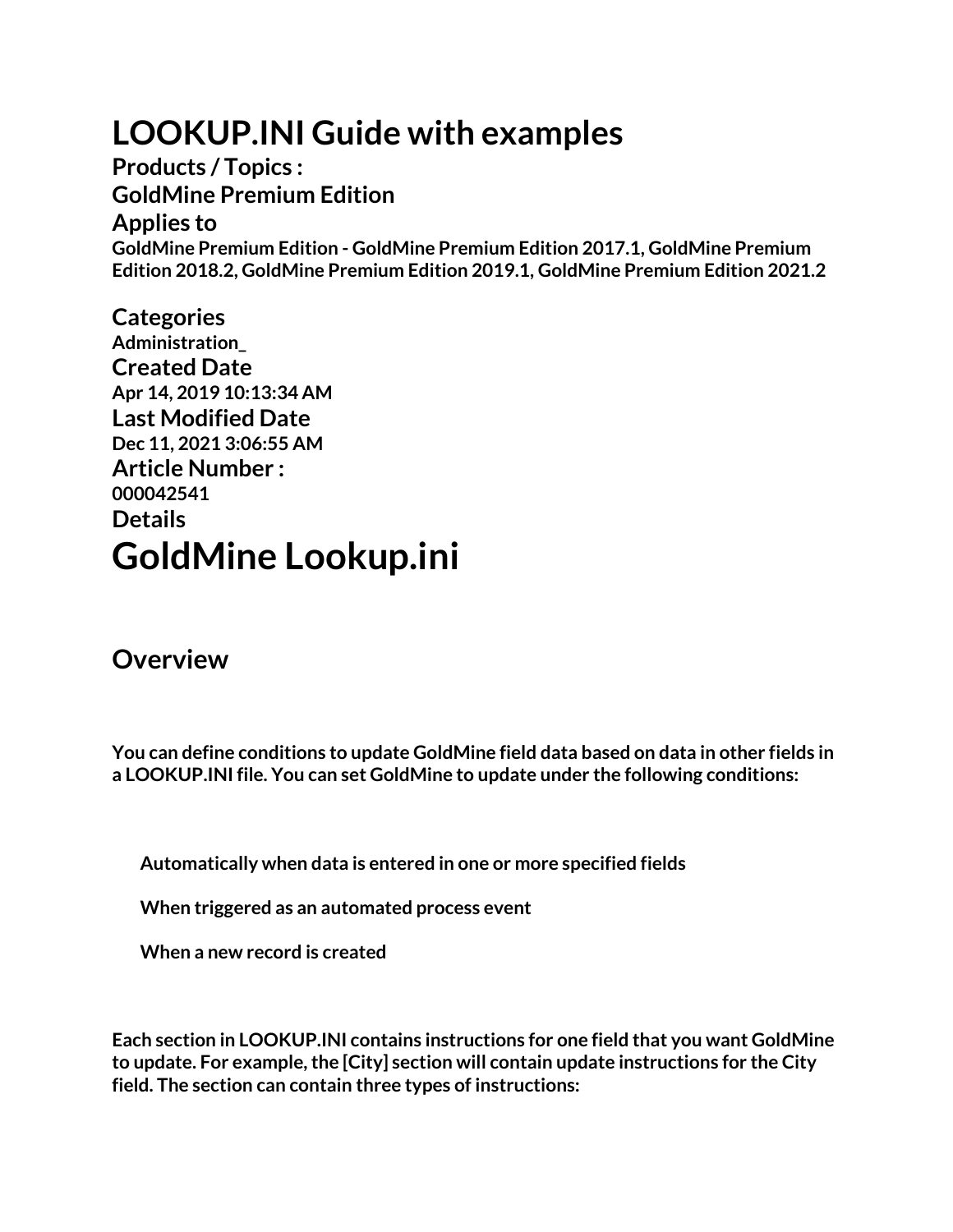**Lookup instructions**

**Results of the process and updated values**

**Optional settings**

**You can create separate lookup rules for each contact file by placing a LOOKUP.INI file in each contact file directory.**

**The most common error encountered when dealing with the LOOKUP.INI file is making spelling mistakes -these will cause GoldMine to ignore instructions, as it cannot find the field that is incorrectly referenced.**

**Uppercase or lowercase text will not affect the functionality of LOOKUP.INI, but proper case is advisable for readability.**

#### **Basics of the LOOKUP.INI**

**A. LOOKUP.INI does not exist; it must be created using a text editor and is written as a standard Windows 'Configuration' file similar in many respects to the WIN.INI and SYSTEM.INI files. The LOOKUP.INI is saved in the shared GoldMine directory.**

**The LOOKUP.INI can perform several functions based on a trigger and a resulting action. These functions are as follows:**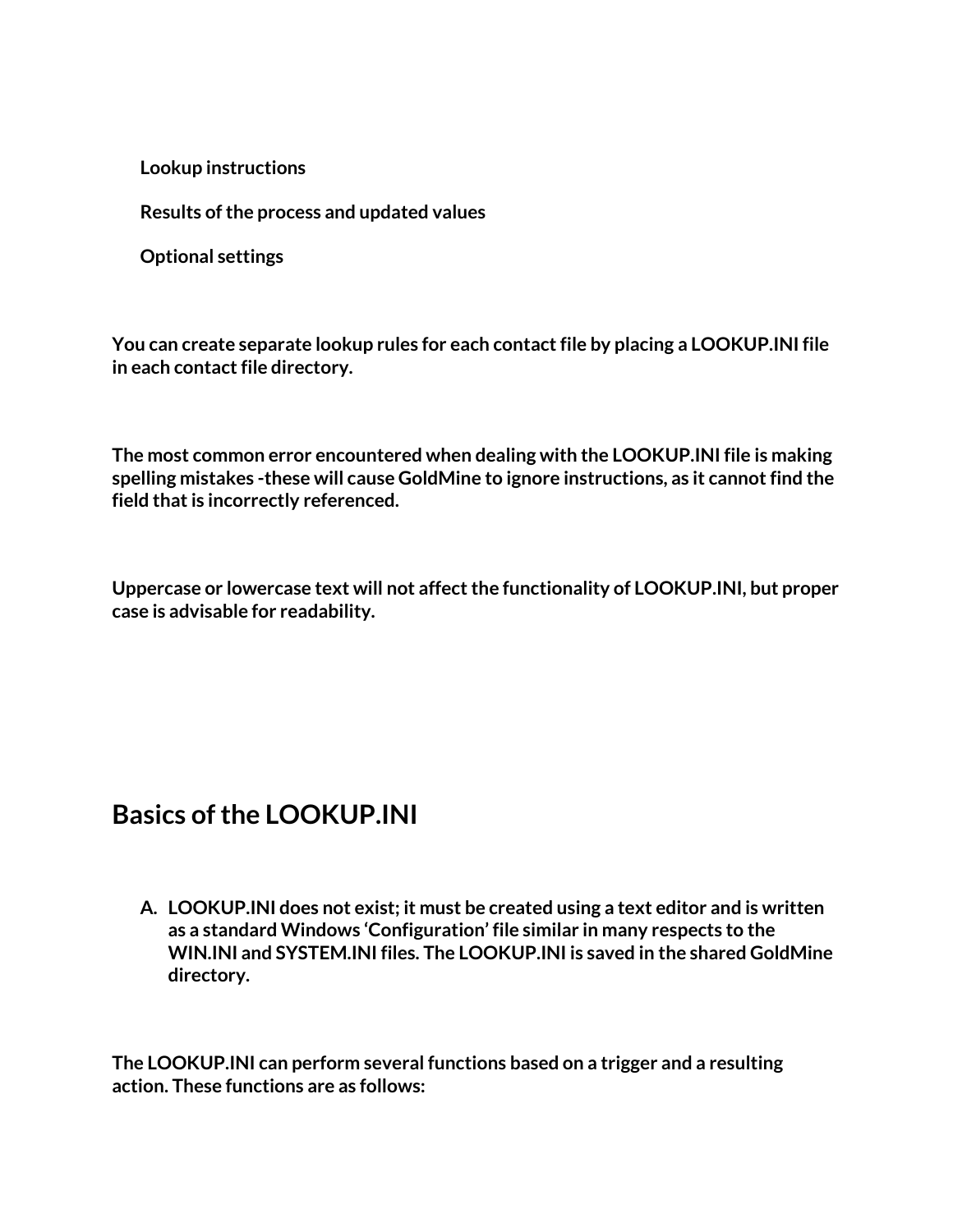**• Update a CONTACT1 or CONTACT2 field based on an entry in a CONTACT1 or CONTACT2 field.**

**• Update a CONTACT1 or CONTACT2 field based on a given expression.**

**• Launch an external application based on a given expression or the occurrence of a specified field entry.**

**• Apply an activity color code based on either an activity type, an activity code, or both when an activity is scheduled.**

**• Update a CONTACT1 or CONTACT2 field, or launch an external application when a new record is created.**

**The first section of the LOOKUP.INI is the [AutoUpdate] section; this specifies trigger fields (fields that will trigger an update if modified) and the update field (resulting fields to be updated). The second section usually comprises the specific instructions and parameters used when updating the GoldMine field.**

**Other sections that can also be included are as follows:**

• **[OnNewRun] and [OnEditRun] determine the external application**

**that is to be launched when a new record is created (either a contact record or a supplemental file record, i.e., adding a new calendar activity).**

• **[CaICIrCode] specifies what color is to be assigned to the activity that is being scheduled.**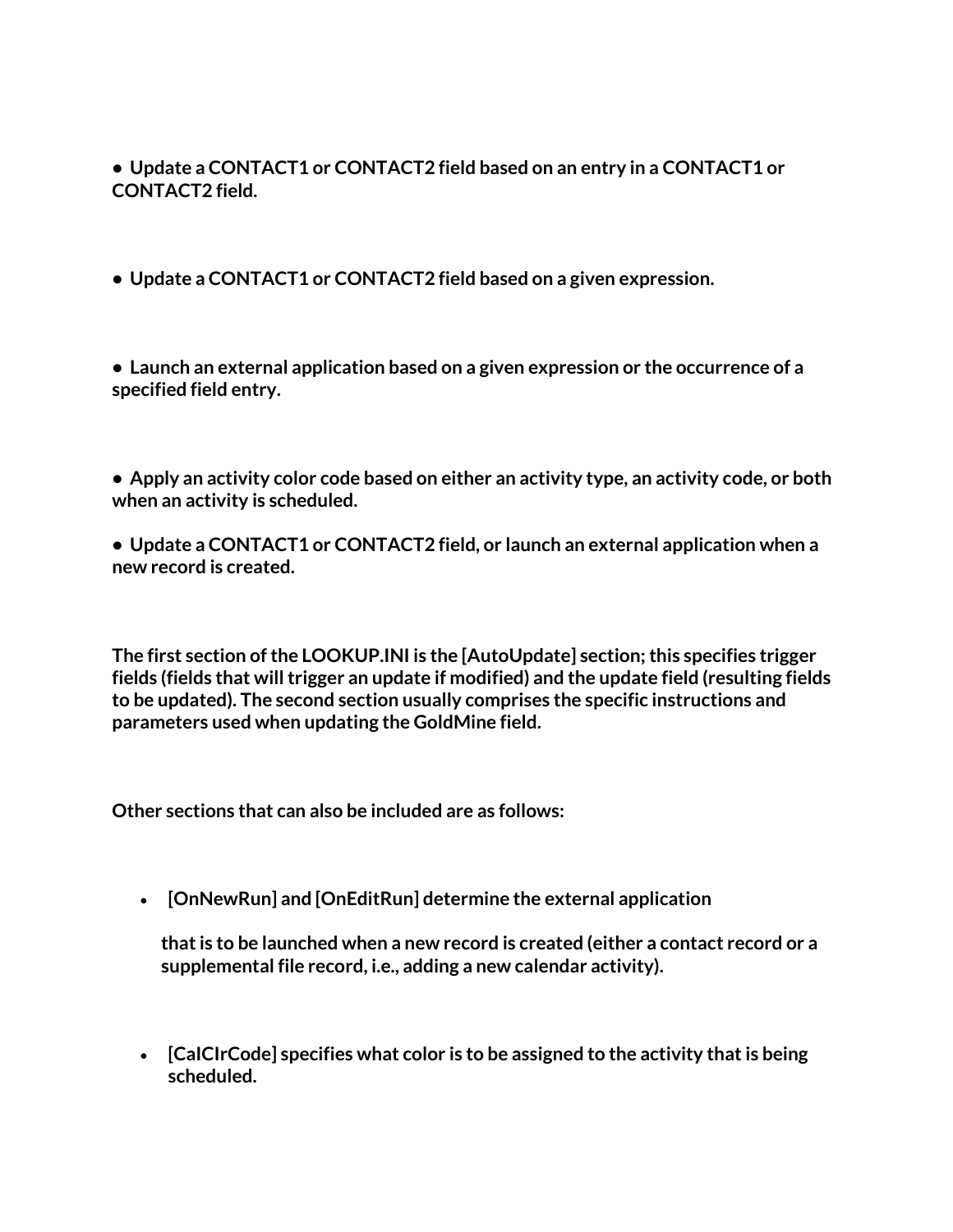• **[OnNewRecord] specifies what color is to be assigned to the activity that is being scheduled.**

### **Updating CONTACT1 and CONTACT2 Fields when creating new contact records**

**REQUIREMENT 1: A company requires that the Salesperson field (USALESREP) be automatically updated [AutoUpdate] when the GoldMine user creating a new contact record. GoldMine can be configured to update one or more fields automatically when a user creates a contact record by including the following statement in the [AutoUpdate] section in LOOKUP.INI NewRecord=field(s)**

**[AutoUpdate]**

**NewRecord=UsalesRep**

**[USalesRep]**

**LOOKUP1=Contact1->City**

**London=Brian Chigwell**

**Birmingham=Colin Wainthrop**

**Manchester=Samuel Smith**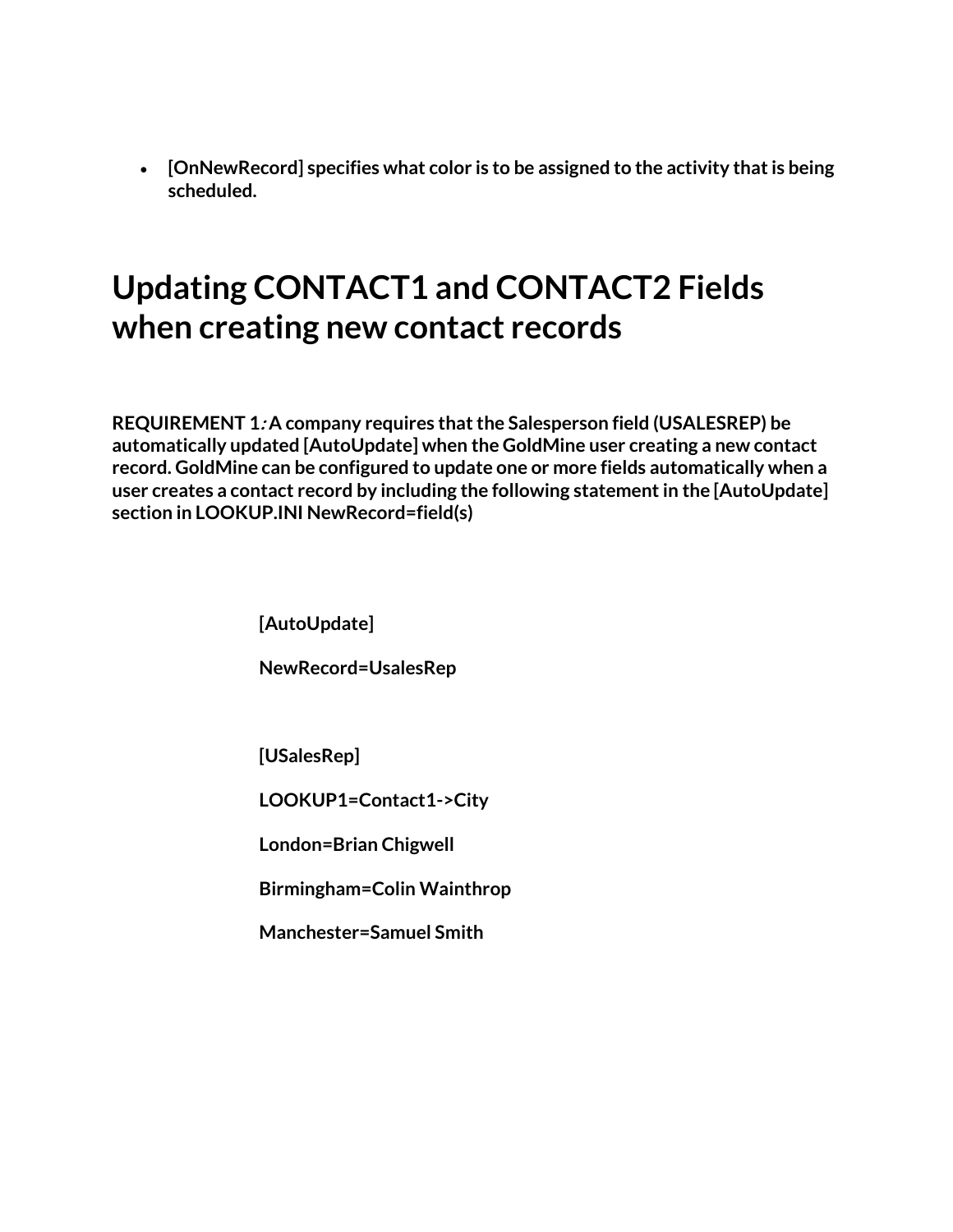#### **Updating CONTACT1 and CONTACT2 Fields on existing contact records**

**REQUIREMENT 2: A company requires that the Salesperson field (USALESREP) be automatically updated [AutoUpdate] when the GoldMine user is changing the data in the City field (CITY).**

**The first section of the LOOKUP.INI is headed [AutoUpdate] and is where the trigger and update fields are defined in the format: Trigger field=Update field(, Update field2, Update field3,etc.)**

**There is no need to prefix field names with a database (CONTACT1->CITY) because no two fields in the CONTACT1 or CONTACT2 data files (except ACCOUNTNO) have the same field name.**

**When the trigger field (City) is updated, the LOOKUP.INI will evaluate the subroutine of the same update field name (USALESREP). The result of this evaluation determines what is entered into the USALESREP field.**

**In the example below, the subroutine [USALESREP] contains a reference to the trigger field (City) and a list of potential values that could be contained within the City field (London, Birmingham, Manchester).**

**If a match is found, for example, the CITY field contains Manchester, and the LOOKUP.INI will populate the USALESREP field with Samuel Smith (Manchester=Samuel Smith).**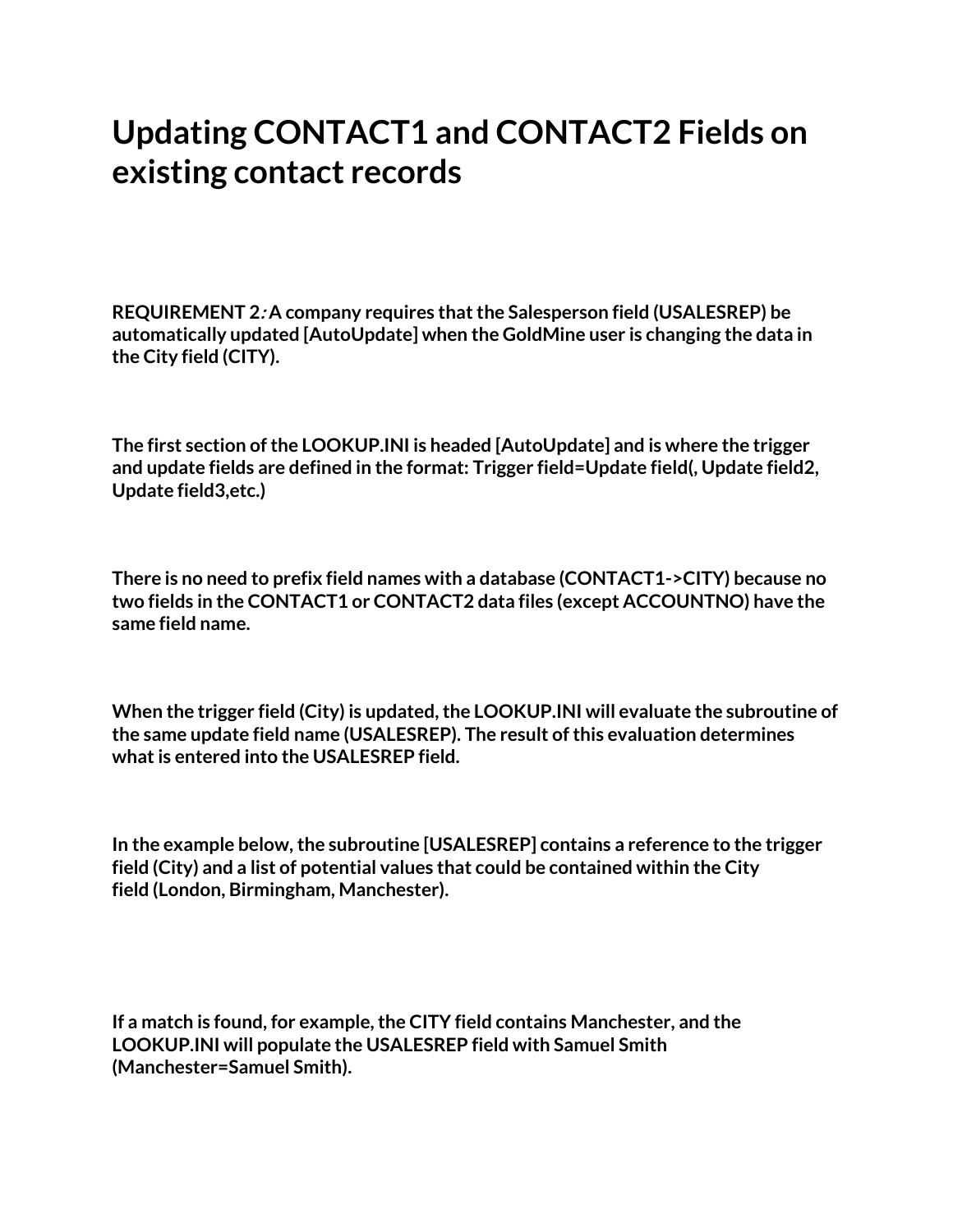**For every possible entry in the CITY field, a Lookup should be listed if it is to update another field.**

**[AutoUpdate]**

**City=UsalesRep**

**[USalesRep]**

**LOOKUP1=Contact1->City**

**London=Brian Chigwell**

**Birmingham=Colin Wainthrop**

**Manchester=Samuel Smith**

#### **ADDITIONAL NOTE:**

**While there might be only exceptional cases where such a logic might be applied, it is not necessary that the TRIGGER field must be also the LOOKUP field. The following construct would be possible where the Trigger field is the CITY field, but the LOOKUP field might not be the CITY field but instead the COUNTRY field**

**[AutoUpdate]**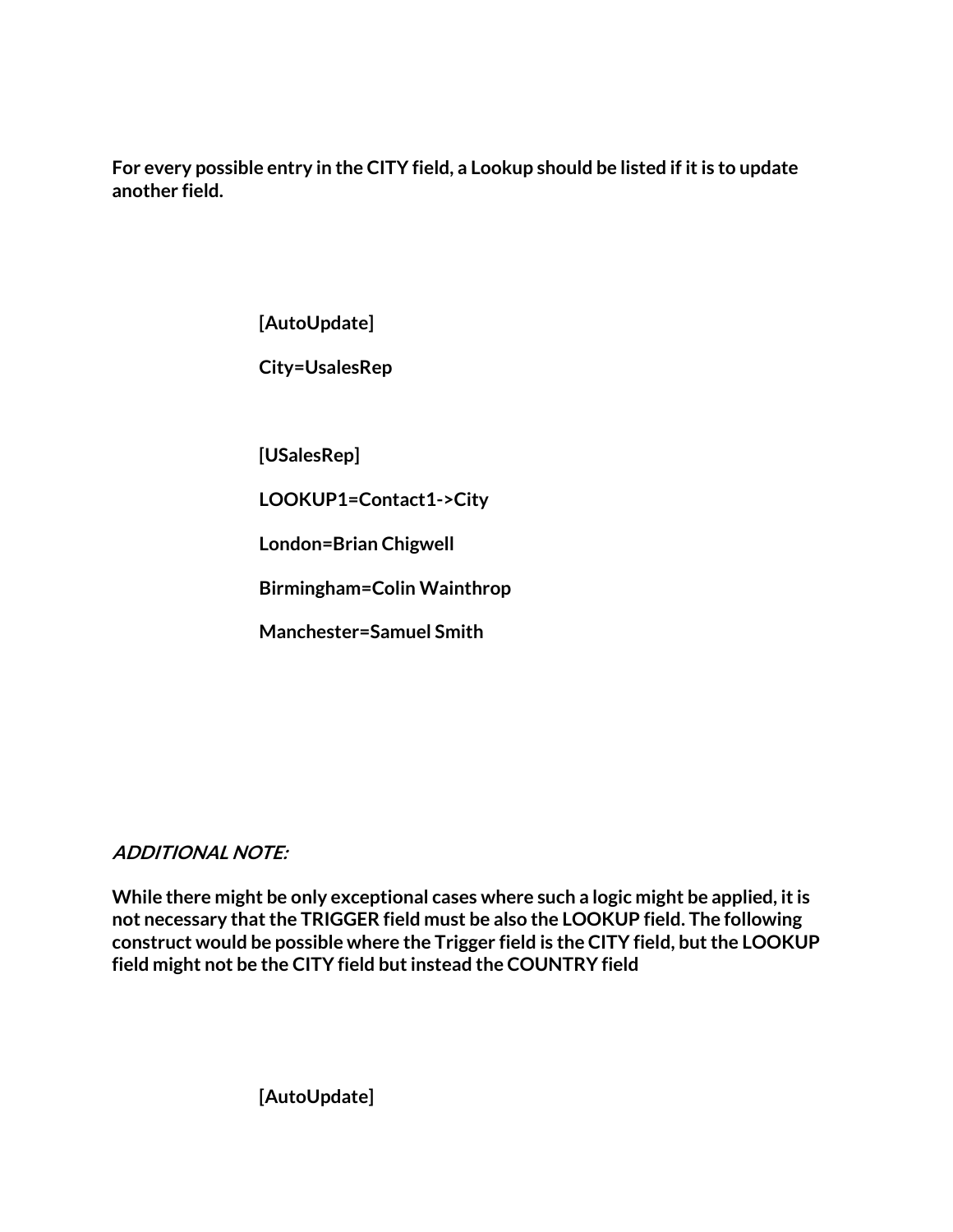**City=UsalesRep**

**[USalesRep]**

**LOOKUP1=Contact1->Country**

**France=Brian Chigwell**

**United Kingdom=Colin Wainthrop**

**Germany=Samuel Smith**

#### **Check a Sequence of Fields in Order to Update a Field**

**REQUIREMENT 3: A company requires that the Salesperson field (USALESREP) be automatically updated when the GoldMine user is changing data in the City field (CITY). If no city is matched, the County (STATE) field must be evaluated so that a second attempt is made at populating the Salesperson field.**

**This example is similar to Requirement1; however, it is now necessary to apply a second LookUp Command. If GoldMine cannot match the CITY field with one of the listed values, it will move on to the next lookup. If required, we can define a maximum of nine different lookups.**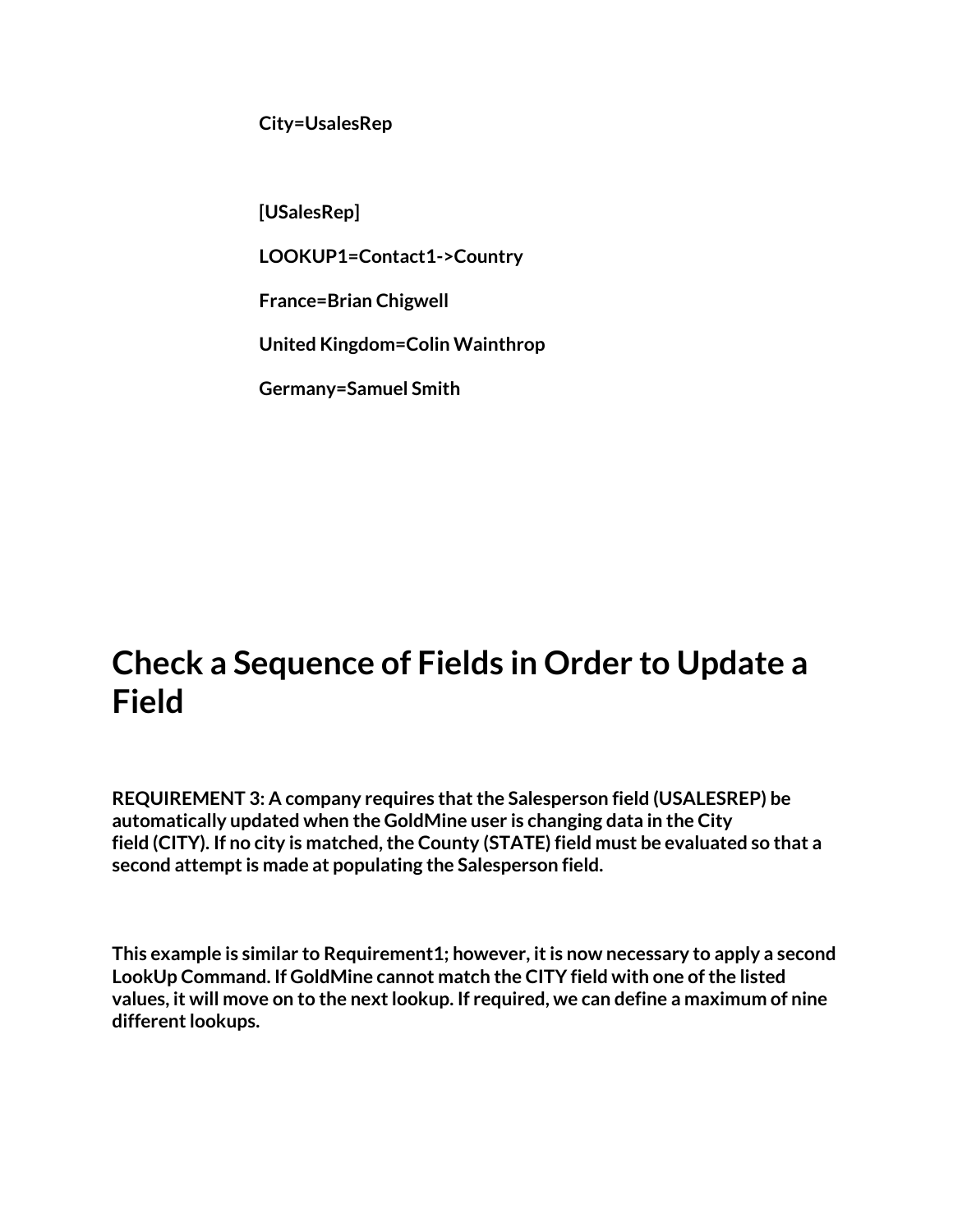**If the City field does not contain either London, Birmingham, or Manchester, then the County (STATE) field will be evaluated. If the County returns a value of Berkshire, then the UsalesRep field will be populated with Brian Chigwell.**

**The LOOKUPx instructions are processed sequentially, which means if the CITY contains a matching value, for example, Birmingham any further values or LOOKUPx instructions are NOT validated anymore. In this case, it would be regardless if the STATE would be Berkshire**

**Again, it is recommended that every possible or necessary parameter should be set if it is to populate the field correctly**

**[AutoUpdate]**

**City=UsalesRep**

**[USalesRep]**

**LOOKUP1=Contact1->City**

**London=Brian Chigwell**

**Birmingham=Colin Wainthrop**

**Manchester=Samuel Smith**

**LOOKUP2=Contact1->STATE**

**Berkshire=Brian Chigwell**

**Cheshire=Samuel Smith**

**Derbyshire=Colin Wainthrop**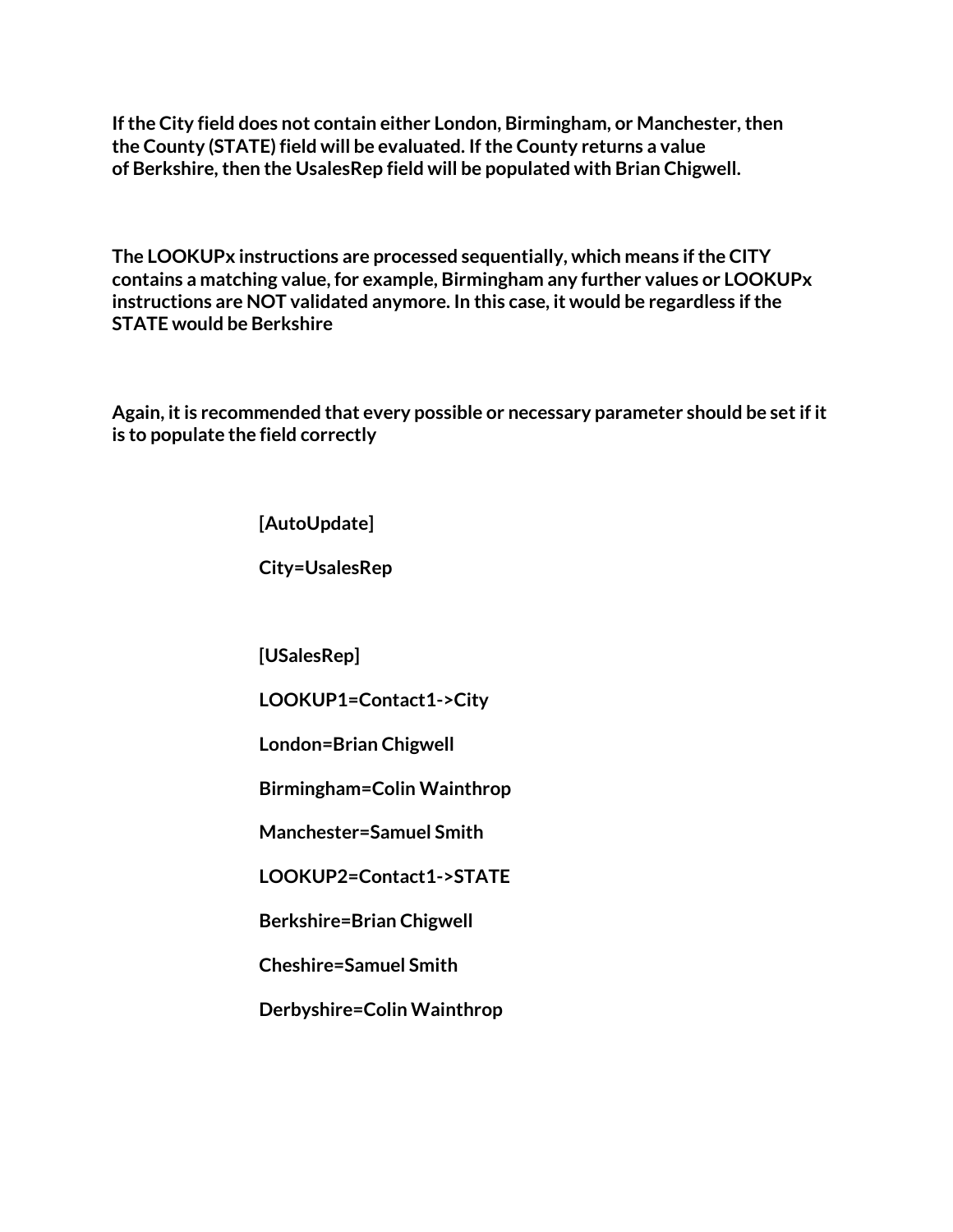#### **If No Match is Found**

**REQUIREMENT 4: A company requires that the Salesperson field (USALESREP) be automatically updated [AutoUpdate] when the GoldMine user entering data populates the City field (CITY). If no county is entered or if an erroneous entry is made, the Salesperson field is to be updated with Unallocated.**

**The LOOKUP.INI can be set to update a field with a set entry if no matches are found. The "OTHERWISE" statement is included after all LOOKUPs 1-9 have been listed.**

**In the example below, if the CITY field does not contain London, Birmingham, or Manchester, USALESREP will be populated with Unallocated.**

**[AutoUpdate]**

**City=UsalesRep**

**[USalesRep]**

**LOOKUP1=Contact1->City**

**London=Brian Chigwell**

**Birmingham=Colin Wainthrop**

**Manchester=Samuel Smith**

**Otherwise=Unallocated**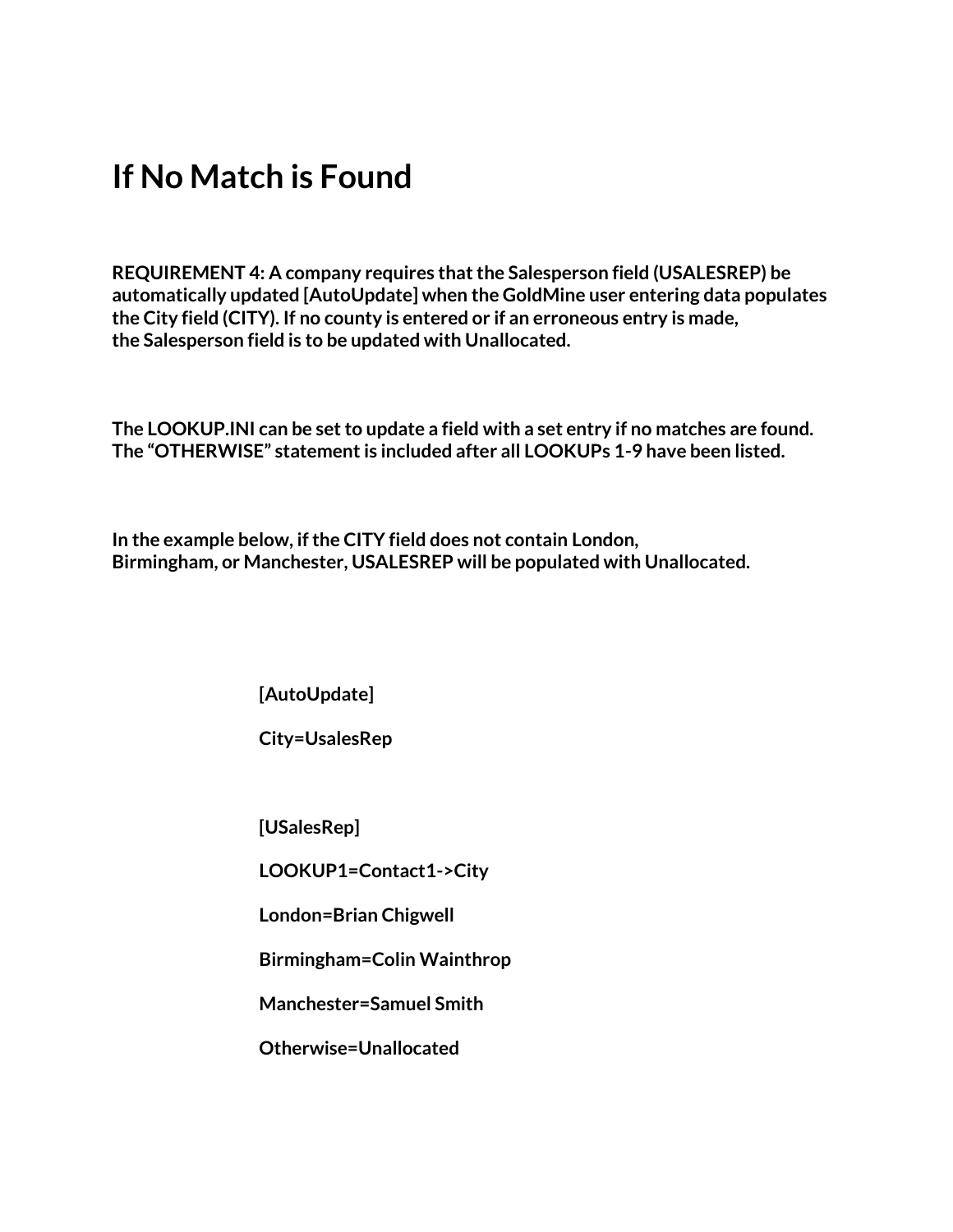#### **If the Field to be Updated is Pre-Populated?**

**GoldMine will not automatically overwrite an existing value in a field to be updated unless it specified to do so. The OVERWRITE statement is a toggle statement (OnIOff or TruelFalse).**

**• If Overwrite=0 then existing values in update field are not overwritten.**

**Update the previous example LOOKUP.INI to reflect the new statement.**

**• If Overwrite=1 then existing values in update field are overwritten.**

**The statement is placed at the end of the subroutine.**

**[AutoUpdate]**

**City=UsalesRep**

**[USalesRep]**

**LOOKUP1=Contact1->City**

**London=Brian Chigwell**

**Otherwise=Unallocated**

**Overwrite=1**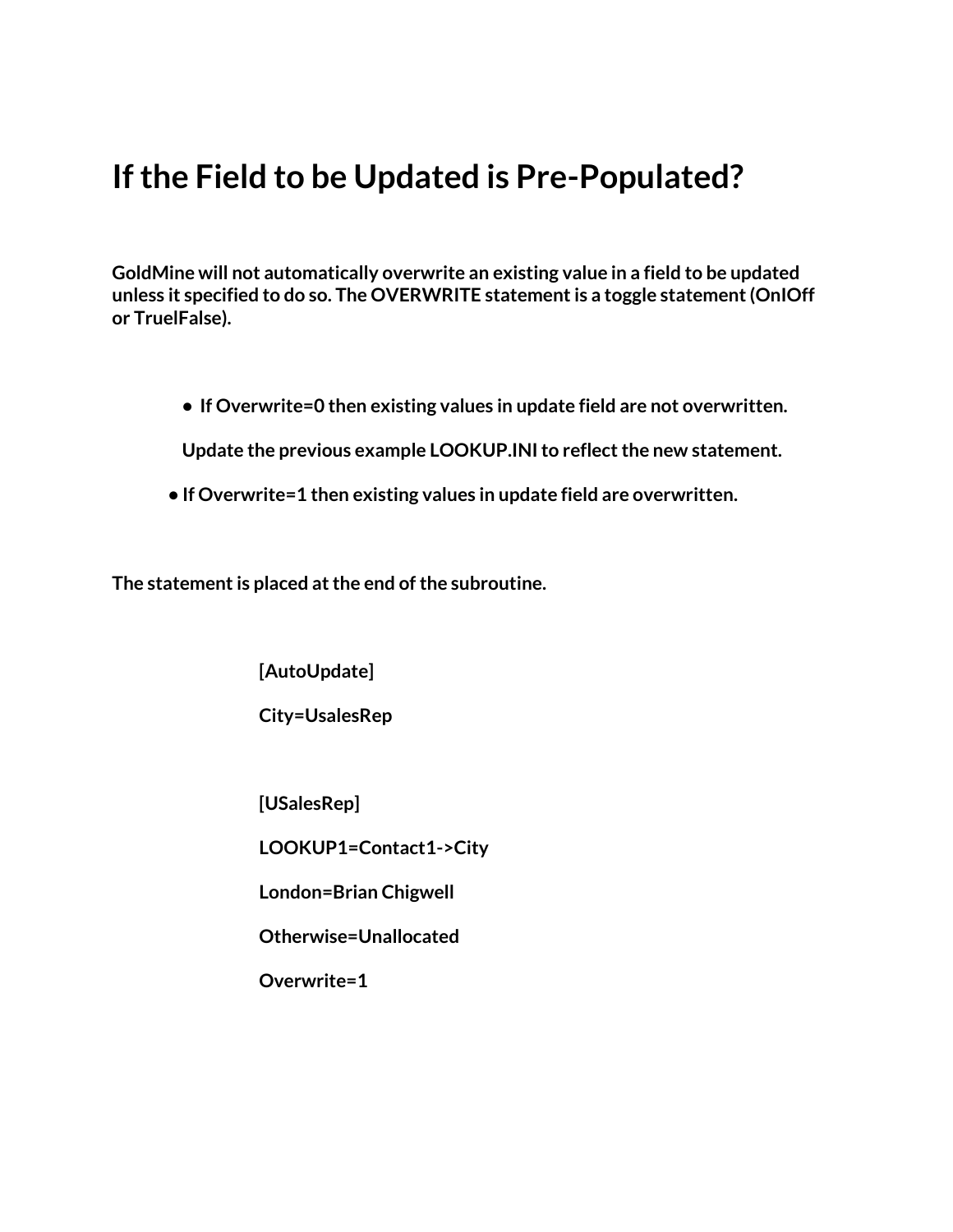#### **Update Two Fields from One Trigger Field**

**REQUIREMENT 5: A company requires that the Salesperson field (USALESREP) and the Region field (UREGION) both be populated when the City (CITY) field is populated.**

**This works in the same way where just one field is being populated. The trigger field is to launch two subroutines rather than one. Note the AutoUpdate section containing a reference to both fields, separated by a comma, and the existence of two separate subroutines.**

**The order of reference is only important if one field must be updated first because its new value will affect the entry in the second field.**

**If updating both the City and the Salesperson field were to affect the update of the Region, then the USALESREP section must be referenced first under the AutoUpdate section.**

**If updating the Region and the City were to affect the Salesperson, then the UREGION field must be referenced first in the AutoUpdate section. If the fields are to be updated independently, then either can be referenced first.**

**[AutoUpdate]**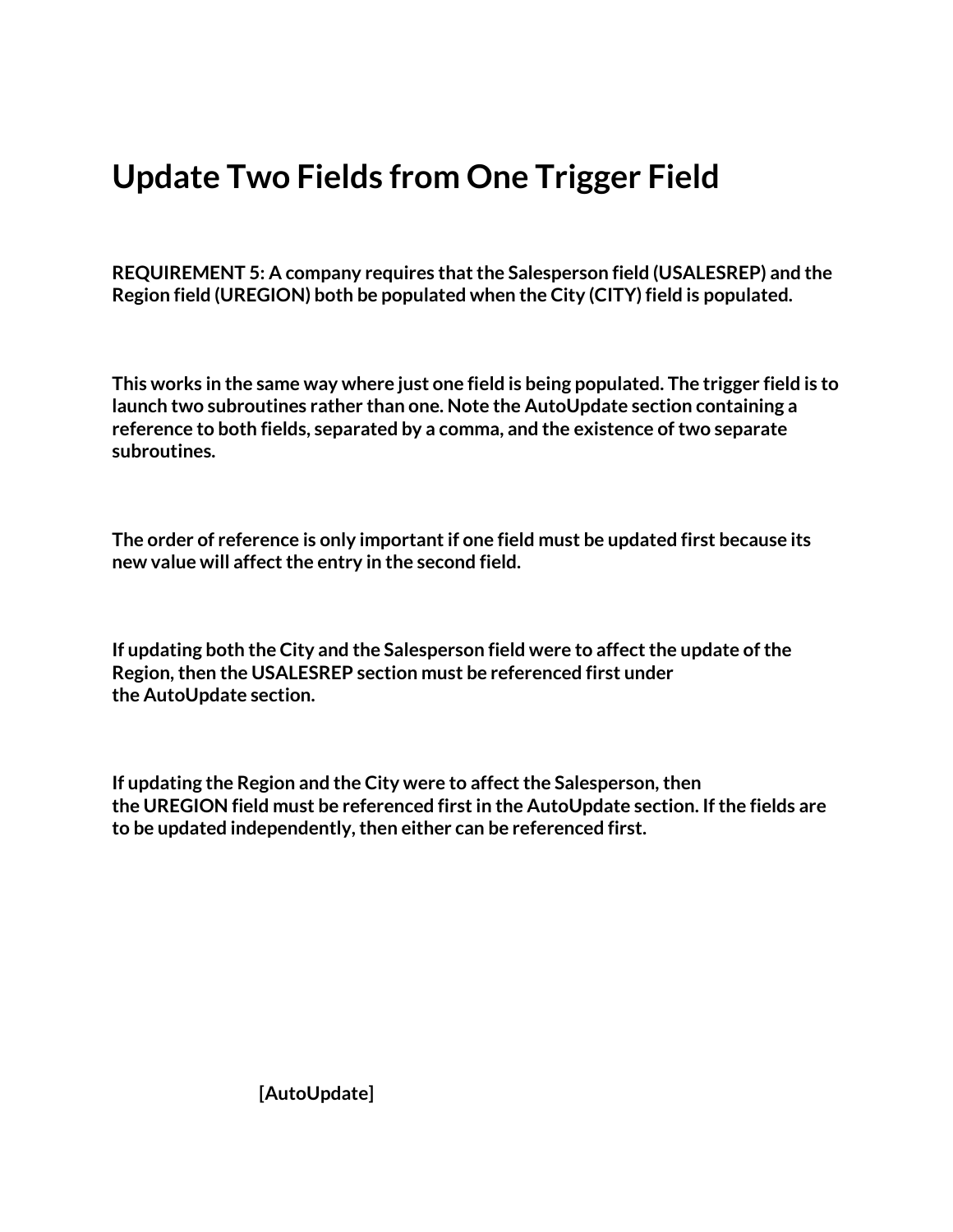**City=UsalesRep,Uregion**

**[USalesRep] LOOKUP1=Contact1->City …. [URegion]**

**LOOKUP1=Contact1->City**

**….**

#### **Update a Field Based on an Expression**

**The LOOKUP.INI, by way of expression, returns an actual value to a field that can be used like every other field within GoldMine.**

**The AutoUpdate section is identical to the examples described above. It contains a trigger field and a reference to a subsection that is to be actioned.**

**The subroutine is to contain an expression, rather than a list of returned values from a Lookup1. However, the subroutine must be written in a standard way, and therefore**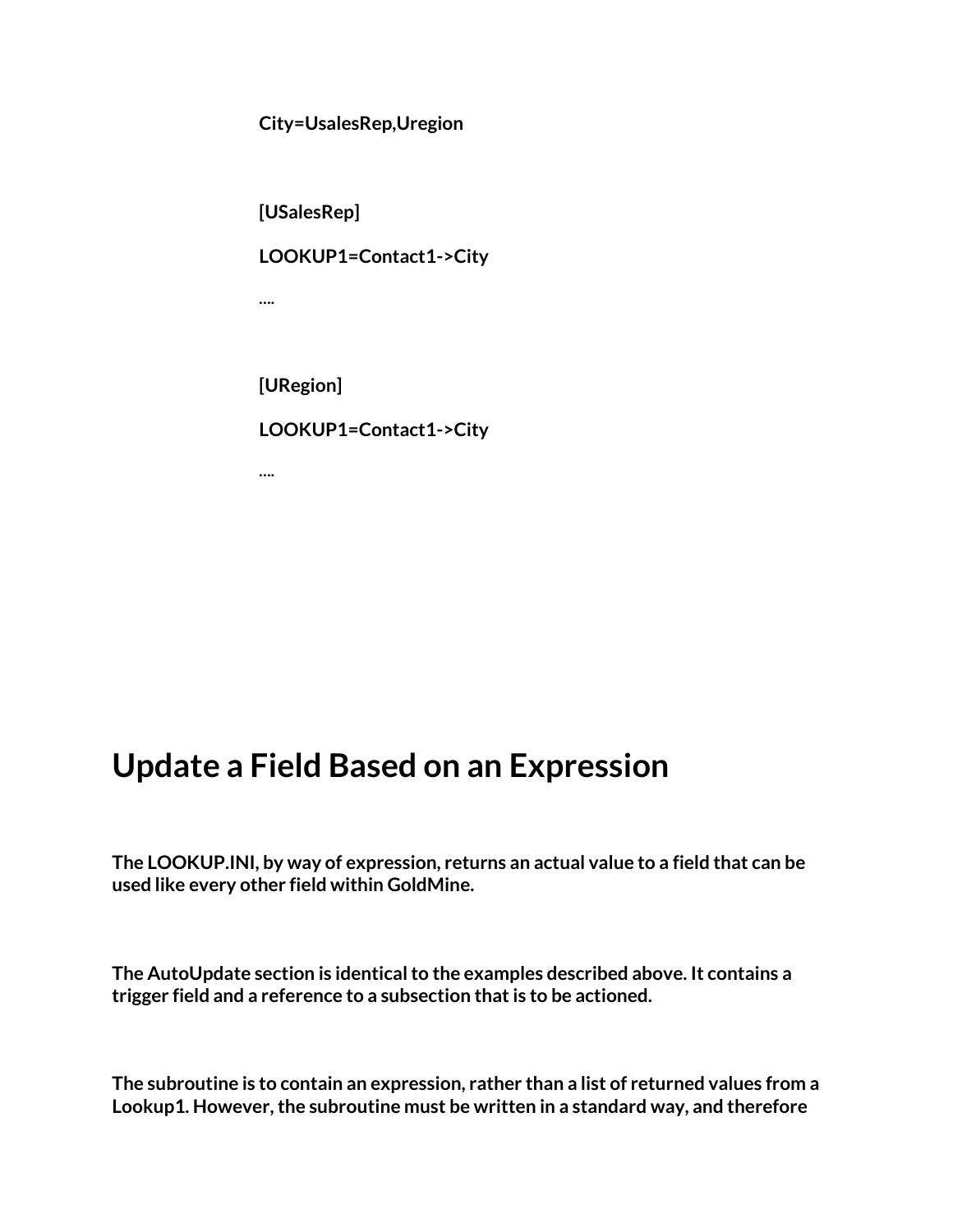**a dummy Lookup1 must be inserted - although it will be set to not return any values so that the Otherwise command is invoked.**

**The expression is to be used with the Otherwise command but must be prefixed with an ampersand (&) so that the LOOKUP.INI evaluates the expression as a xBase command, rather than text that is to be inserted in the field.**

**[AutoUpdate]**

**UsalesQtr1=UTotal**

**UsalesQtr2=UTotal**

**UsalesQtr3=UTotal**

**UsalesQtr4=UTotal**

**[UTotal]**

**Lookup1=Contact1->Company**

**Otherwise=&(Contact2->UsalesQtr1+Contact2->UsaIesQtr2+Contact2- >UsalesQtr3+**

**Contact2->USalesQtr4)**

**Overwrite=1**

#### **The Calculation of Numeric Fields**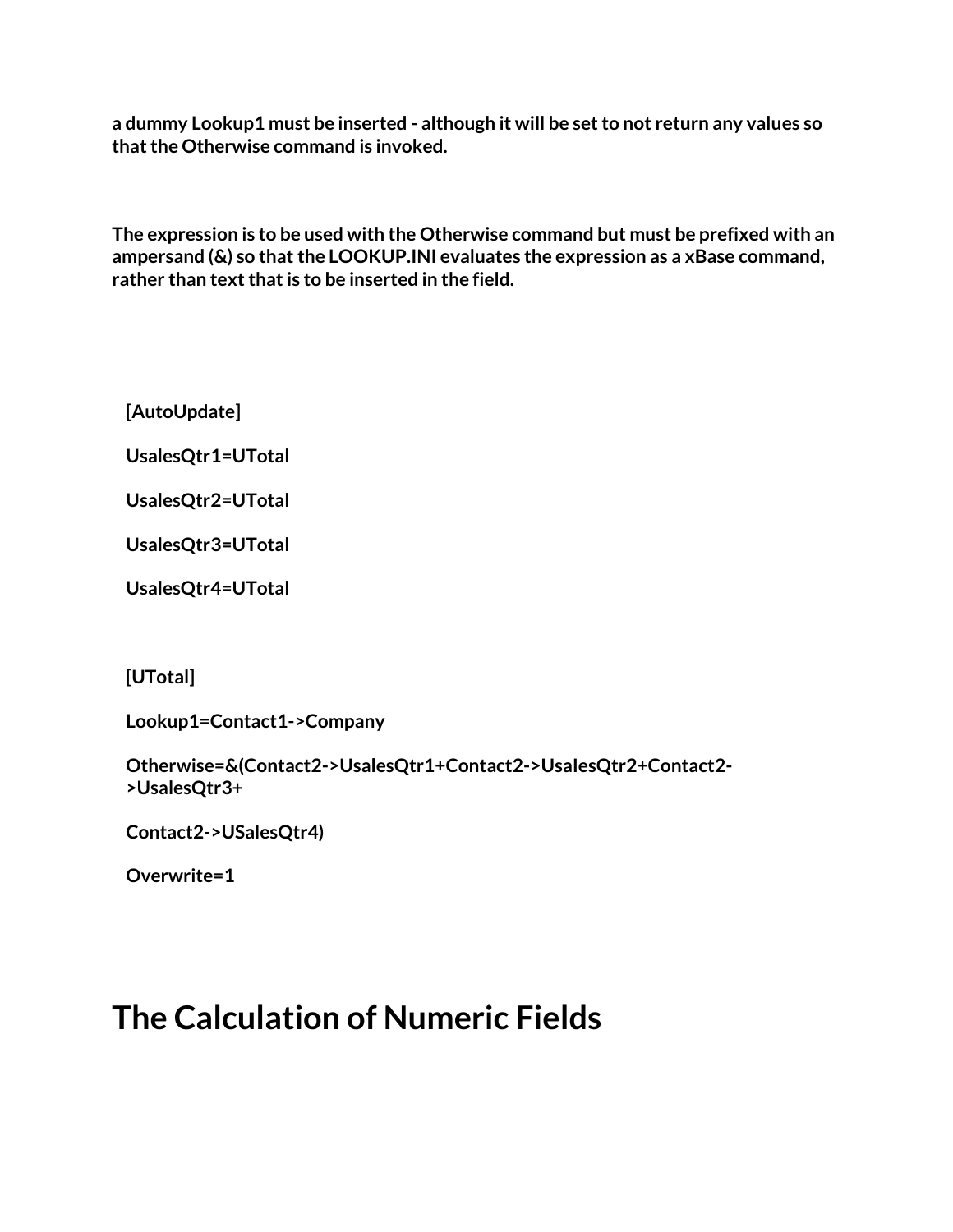**REQUIREMENT 6: A Company has quarterly sales figures (USALESQTR1- USALESQTR4) for each customer. They require a Total (UTOTAL) field that sums quarters one to four and returns a value.**

**The AutoUpdate section includes four trigger fields: UsalesQtr(1-4). When any one of these fields is updated, the LOOKUP.INI will run subroutine UTotaI.**

**The Lookup1 command looks in a dummy field. In the example, Contact1->Company is referenced. No values are listed under LOOKUP1, so therefore no match is found. The LOOKUP.INI progresses to the Otherwise command, where the xBase expression is stored.**

**[AutoUpdate]**

**UsalesQtr1=UTotal**

**UsalesQtr2=UTotal**

**UsalesQtr3=UTotal**

**UsalesQtr4=UTotal**

**[UTotal]**

**Lookup1=Contact1->Company**

**Otherwise=&(Contact2->UsalesQtr1+Contact2->UsaIesQtr2+**

**Contact2->UsalesQtr3+Contact2->USalesQtr4)**

**Overwrite=1**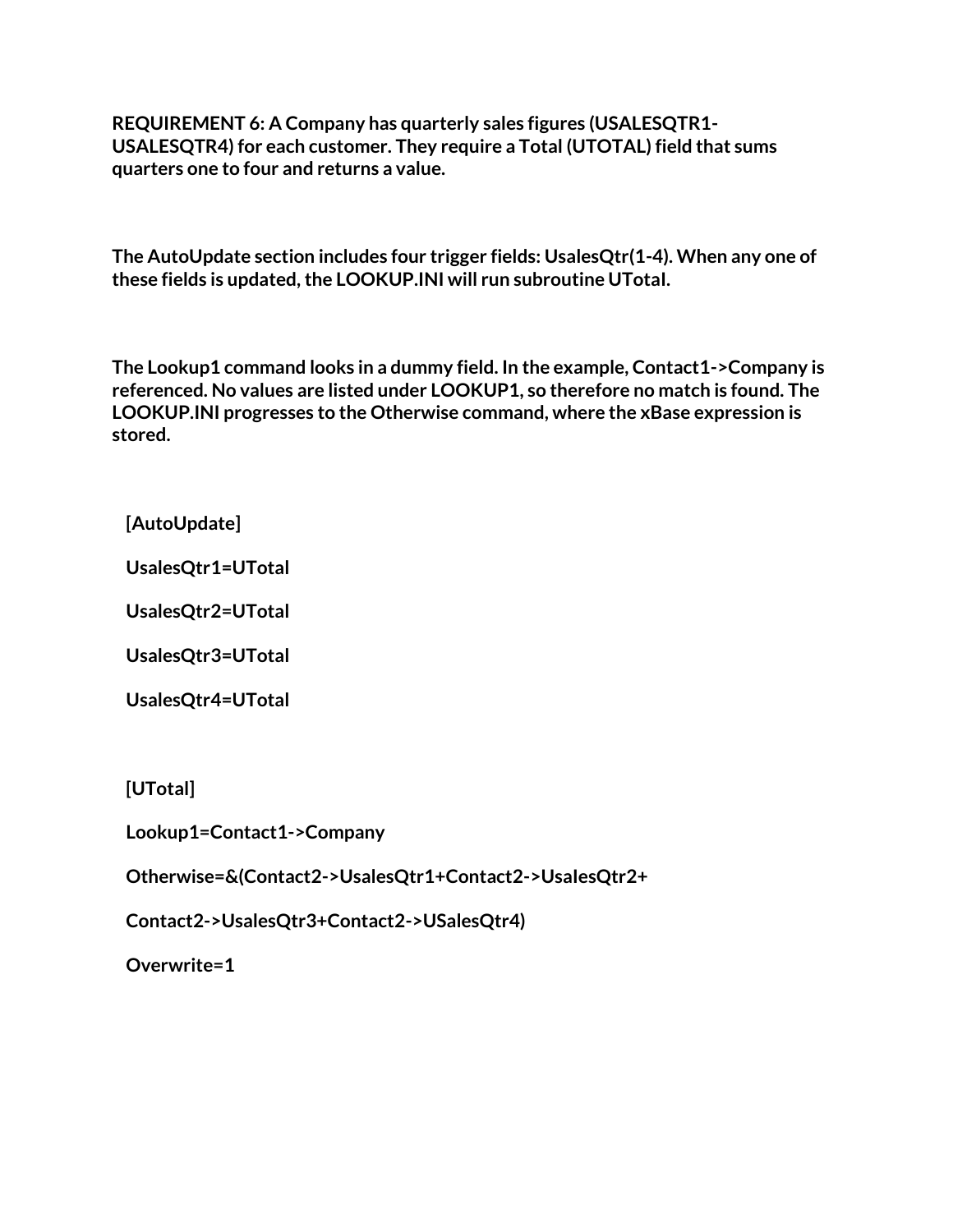## **Calculation Fields Using Decimal Places**

**If the LOOKUP.INI is to calculate a value that includes a decimal place, then each field that is referenced when calculating must also contain the same amount of decimal places, whether needed or not.**

**The LOOKUP.INI is written in exactly the same way, except that the Otherwise command needs to include a String statement (STR) in order to calculate to x decimal places.**

**[AutoUpdate]**

**UsalesQtr1=UTotal**

**UsalesQtr2=UTotal**

**UsalesQtr3=UTotal**

**UsalesQtr4=UTotal**

**[UTotal]**

**Lookupl=Contact1->Company**

**Otherwise=STR(Contact2->UsalesQtrl+Contact2->UsalesQtr2+Contact2- >UsalesQtr3+**

**Contact2->UsalesQtr4,2,10)**

**Overwrite=1**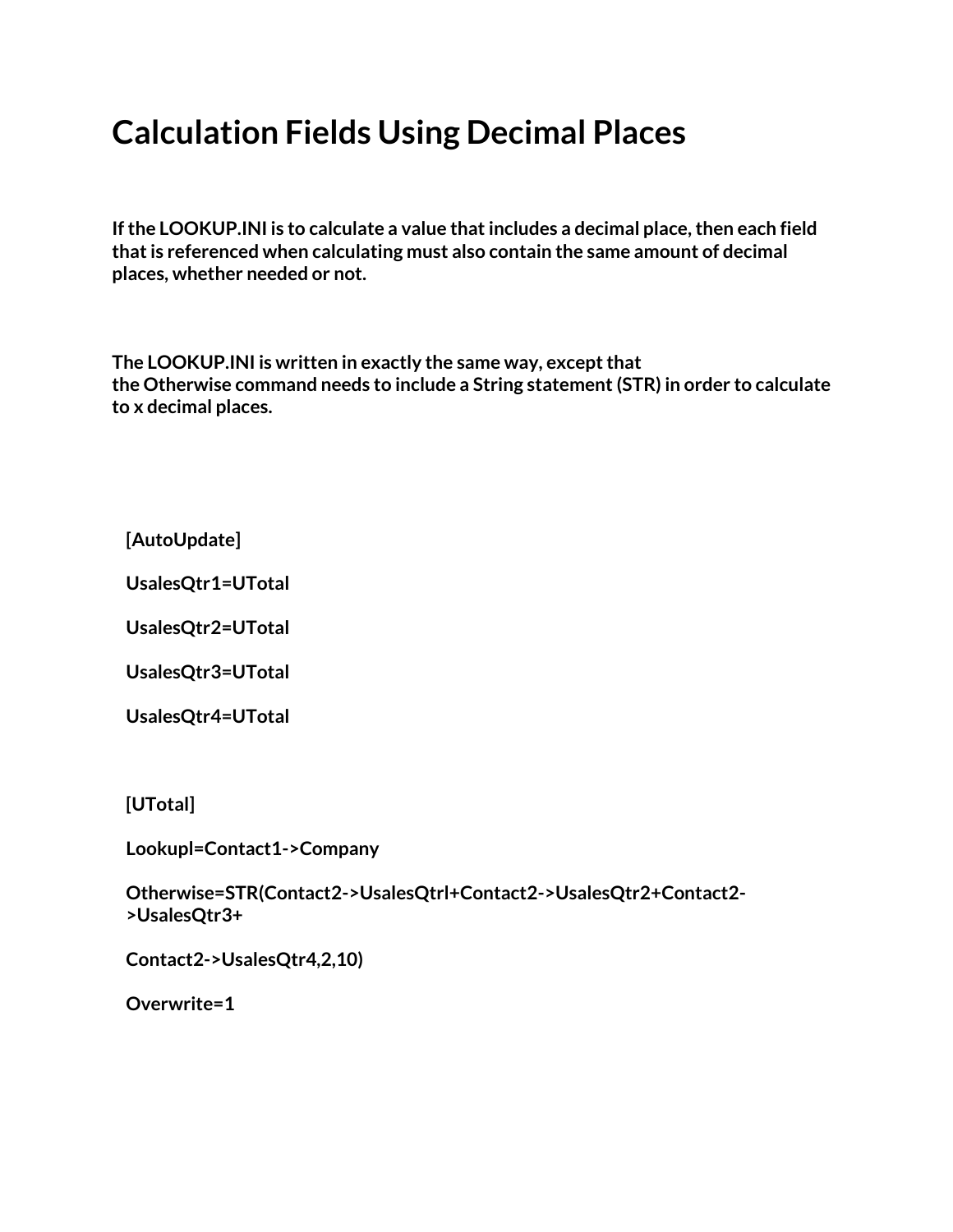**In the example above, the Otherwise statement ends in 2,10 where 2 indicates the number of decimal places and 10 the length of the field.**

#### **Averaging Blank and Filled Fields Using Hypothesis Values**

**If the Otherwise command held an expression that calculated the sum of the contents of all of the fields then divided the total by the number of fields, those fields that are empty (set to zero) would also be included, i.e.,**

**Otherwise=&((Contact2>Ufield1+Contact2->Ufield2+Contact2->Ufield3)/3)**

**If the field values were 10, 20 and 30, the LOOKUP.INI would return a value of 20 (60 divided by 3).**

**If the field values were 10, 20 and 0, the LOOKUP.INI would return a value of 10 (30 divided by 3).**

**This inclusion of the blank or zero fields may be inappropriate. That is, in our example the final calculation should be divided by 2, not 3, resulting in an average of 15.**

**To calculate only the filled fields, the expression must include Counter fields. To do this, each field must be evaluated to see if it is true or false, empty or full before the final calculation can take place. See the example below.**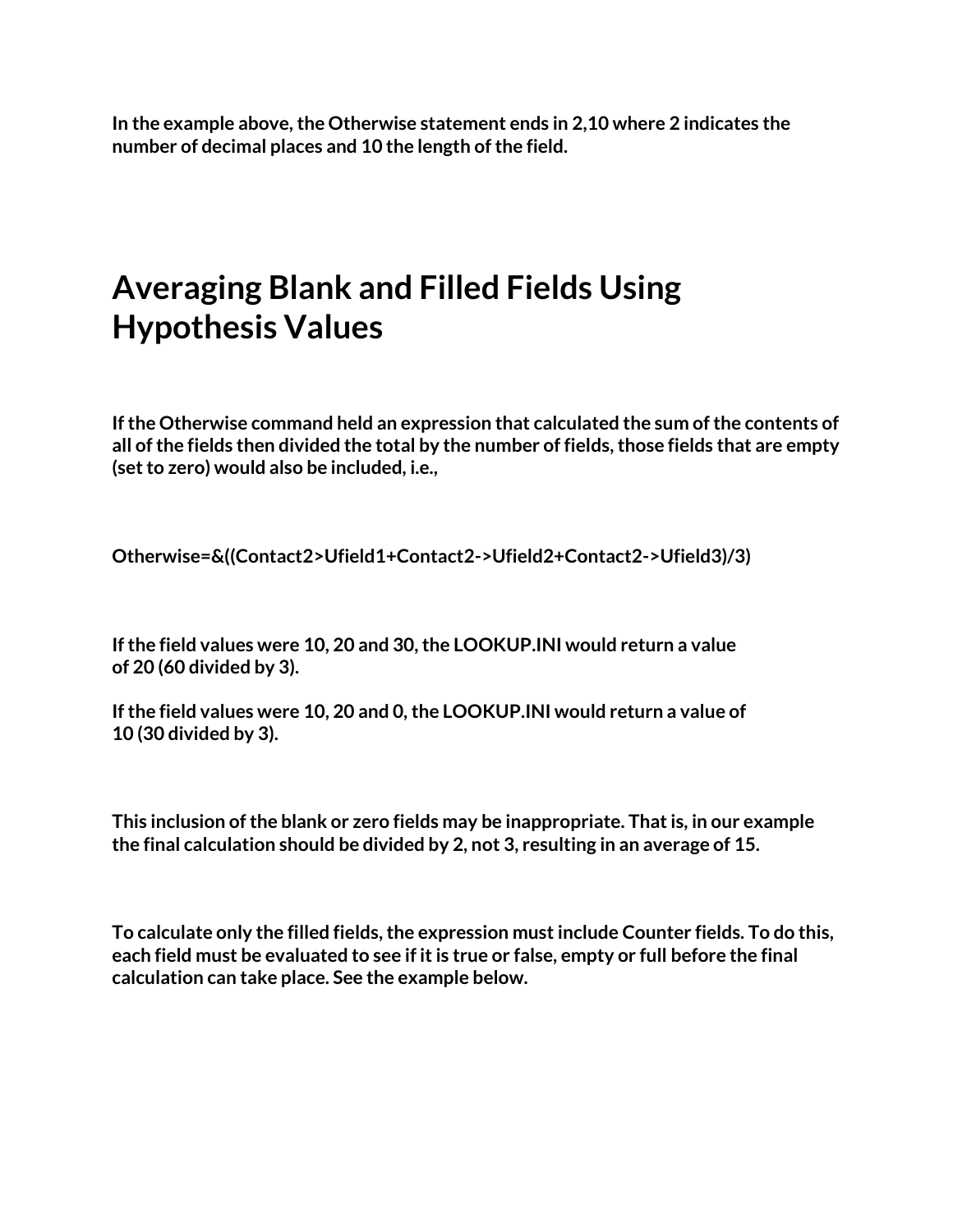**TruelFalse fields are calculated using an if statement, followed by the value that would indicate whether the value is true, then suffixed with a value to replace if true, and then a value to replace if false, i.e., (iif(field=value,true[x]false[y])**

**In the example above, the expression otherwise&(iif(contact2->ufield1=0,0,1)) states that the value in Ufield1 should equal 0; if it does (true), the Counter field will be populated with 0. If the field is not equal to 0 (that is, it contains either a higher or lower value), then the counter field will be populated with 1 for false (not true). Each field to be evaluated must have its own counter field.**

**The UTotal section then calculates the sum of all of the counter fields and uses that figure to divide the total of the fields Ufield1-UfieId3.**

**NOTE: The programming standard of 0 = false and 1 = true has no bearing in this example.**

**[Autoupdate]**

**ufield1=ucount1, utotal**

```
ufield2=ucount2, utotal
```
**ufield3=ucount3, utotal**

**utotal=utotal**

**[ucount1]**

**Lookup1=contact1->company**

**otherwise=&(iif(contact2->ufield1=0,0,1))**

**Overwrite=1**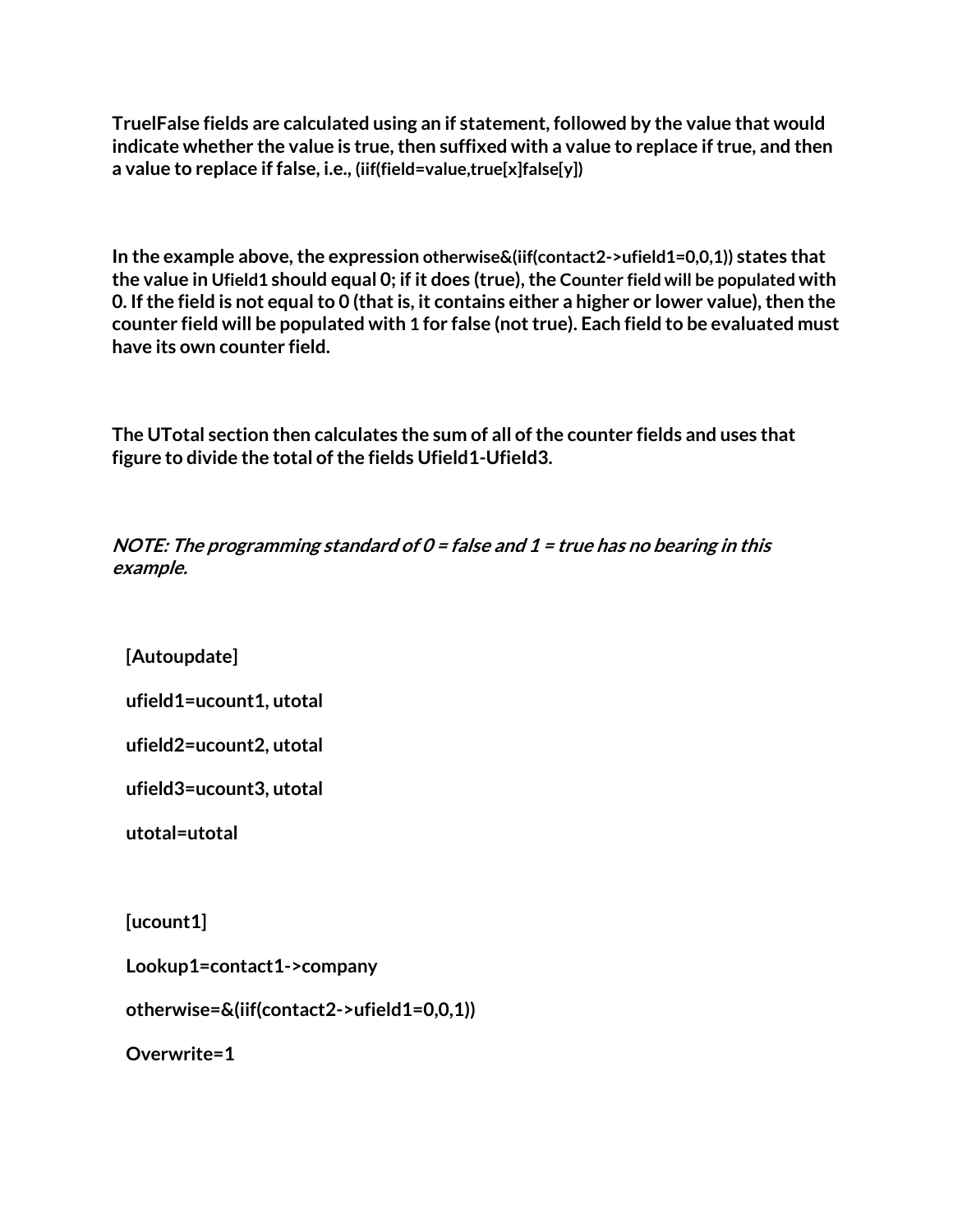**[ucount2]**

**Lookup1=contact1->company**

**otherwise=&(iif(contact2->ufield2=0,0,1))**

**Overwrite=1**

**[ucount3]**

**Lookup1=contact1->company**

**otherwise=&(iif(contact2->ufield3=0,0,1))**

**Overwrite=1**

**[UTOTAL]**

**Lockup1=contact1->company**

**otherwise=&((contact2->ufield1+contact2->ufield2+contact2->ufieId3)/**

**(contact2->ucount1+contact2->ucount2+contact2->ucount3))**

**Overwrite=1**

#### **Launching External Applications**

**You can automatically launch external applications when new records are added and edited in GoldMine, so further processing could be done outside of GoldMine as soon as data in GoldMine is updated.**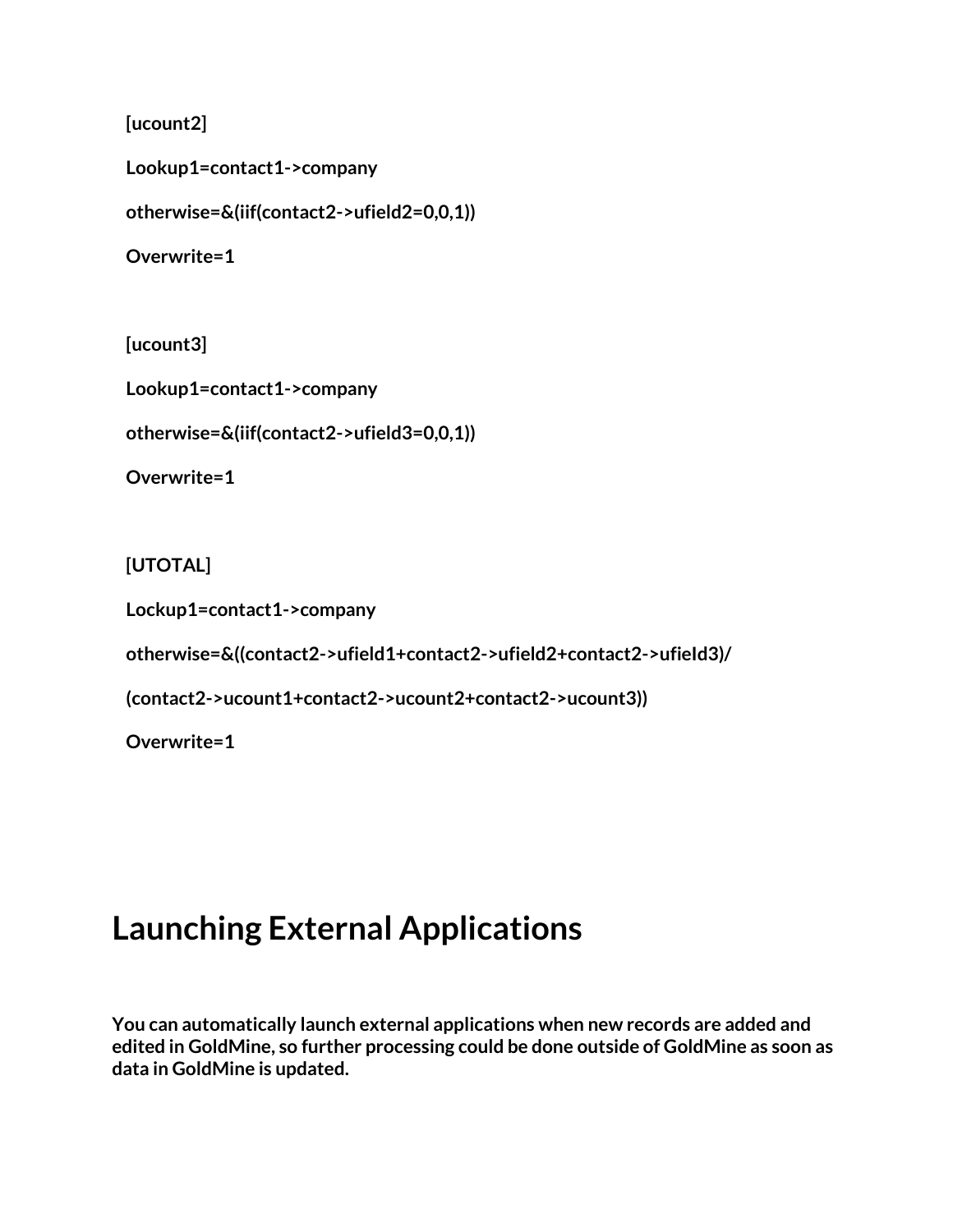**The [OnNewRun] allows you to set up external applications for each type of contact related record, while the [OnEditRun] launches applications when a record is changed.**

**Records in the following files can be considered by the [OnNewRun] and [OnEditRun] sections: Contact1, Contact2, Cal, ContHist and ContSupp. In addition, specific record types in Cal, ContHist and ContSupp can be set up to launch different applications.**

**A specific example would be launching a post-code application whenever the post-code is updated.**

**To specify the database on creation, simply enter the database name = to the external application.**

**To specify a record type (RECTYPE) within the database, simply suffix the database name with -RECTYPE, e.g., Contsupp-P or Cal-A.**

**SECTION DESCRIPTION**

**[OnNewRun]** 

**Contact1 =C:\MYAPP.EXE When a Contact1 record is created, execute MYAPP.EXE**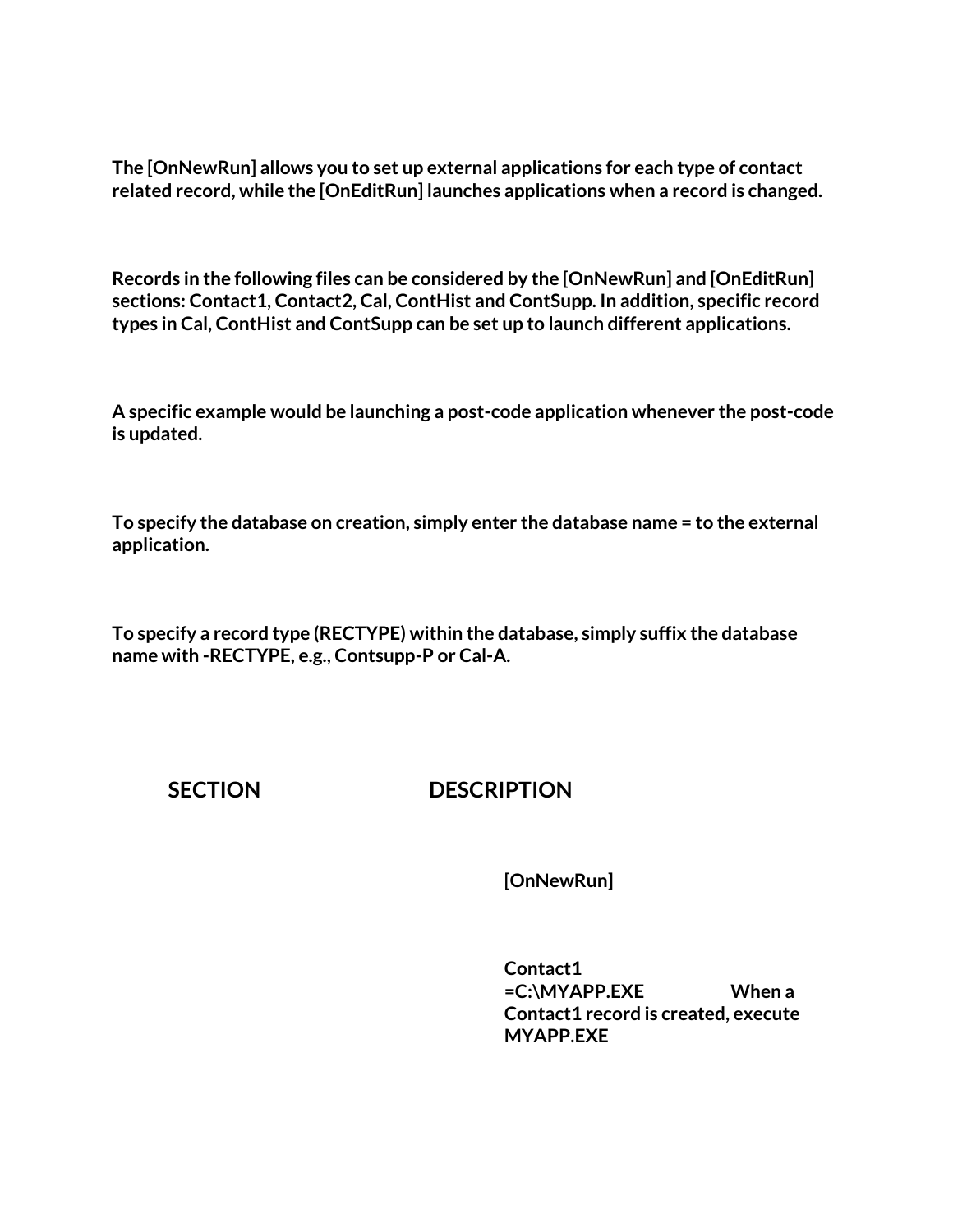**ContSupp-P= C:\MYPROF. EXE When a profile record is created, execute MYPROF.EXE**

**Otherwise=C:\ANYAPP. EXE Upon creating any new record that is not specified above, run the external program ANYAPP.EXE. When this program is executed it is suffixed with the File + RECTYPE, i.e., MYAPREXE CAL-A if a Calendar appointment was scheduled.**

AppendRecNo=1 Appe **nds the record number to the executable, e.g., the application to execute is MYAPP.EXE 123 where 123 is the record number.**

DisableFromAP=1 If an **automated process creates the record, then do NOT execute the program.**

 **[AutoUpdate]**

 **Key3=Key5**

 **Zip=Zip**

 **[Zip]**

 **LOOKUP1=Zip**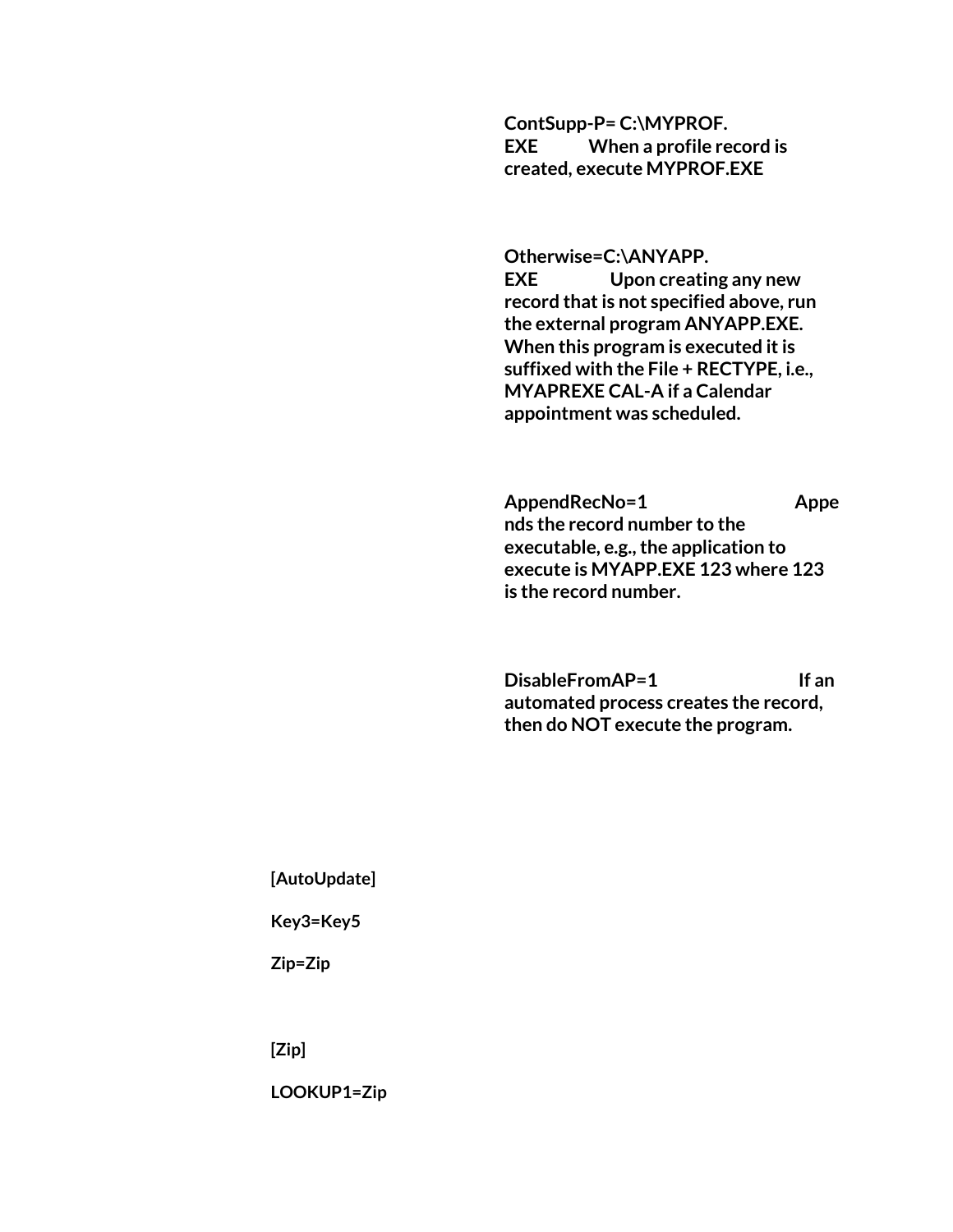**RUN=c:\GoldMine3\GADDR32N.EXE**

 **RUNFLAGS=2**

**This lookup is created when the Quick Address software is installed with GoldMine. If LOOKUP.INI already exists, the changes will be appended to the existing file.**

**The Runflags statement when used with [OnEditRun] determines under what circumstances the application should be launched.**



# **SECTION DESCRIPTION**

**[OnEditRun]**

**Execute MYAPREXE**

**Contact1=C:\MYAPREXE When a Contact1 record is created,**

**ContSupp-P=C:\MYPROF. EXE When a profile record is created,**

 **execute MYPROF. EXE**

#### **Runflags**

**The Runflags statement can be placed after the Overwrite statement to inform GoldMine when to run an external application.**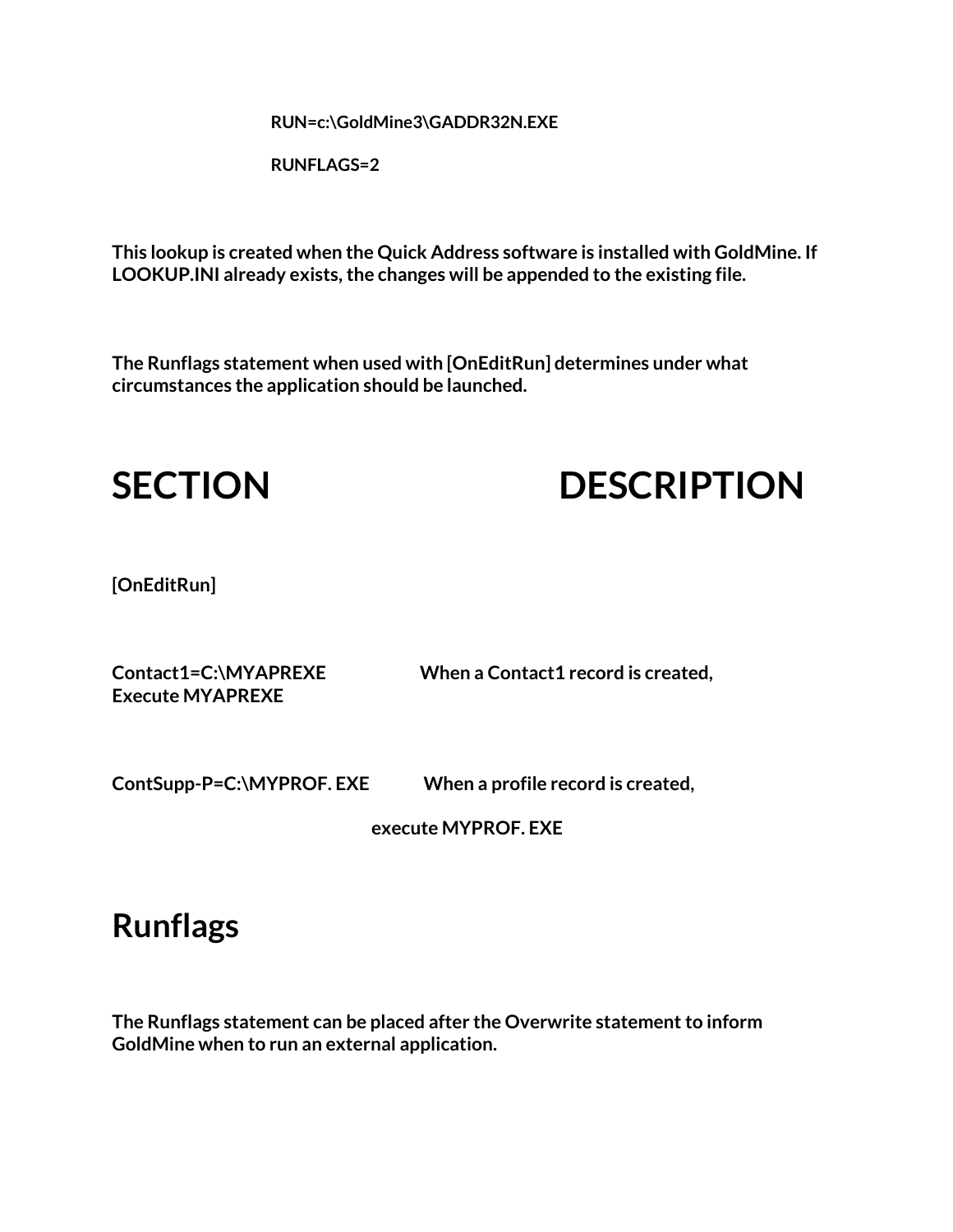**Runflags=l Only when the field's lookup value is found.**

**Runflags=2 When the field is updated via [AutoUpdate].**

**Runflags=4 When the field is updated via Automated Process.**

**Combinations of the above can be made and will work on an AND basis, that is, both conditions must be true. For example:**

> **Runflags=3 When a Lookup value is found and when the field is updated via [AutoUpdate].**

**Runflags=6 When the field is updated via [AutoUpdate] and when the field is updated via an Automated Process.**

#### **Calendar Color Codes**

**A. LOOKUP.INI can automatically assign colors to specific activity types (such as calls and appointments) and activity codes. The Activity type (RECTYPE) must be specified with the specific activity code (optional) and the color to be assigned. These details are stored under a new section in LOOKUP.INI called [CalClrCode].**

**The RECTYPE field is held in the Calendar and History databases and defines the type of activity record held in those databases. The different Rectypes are detailed below:**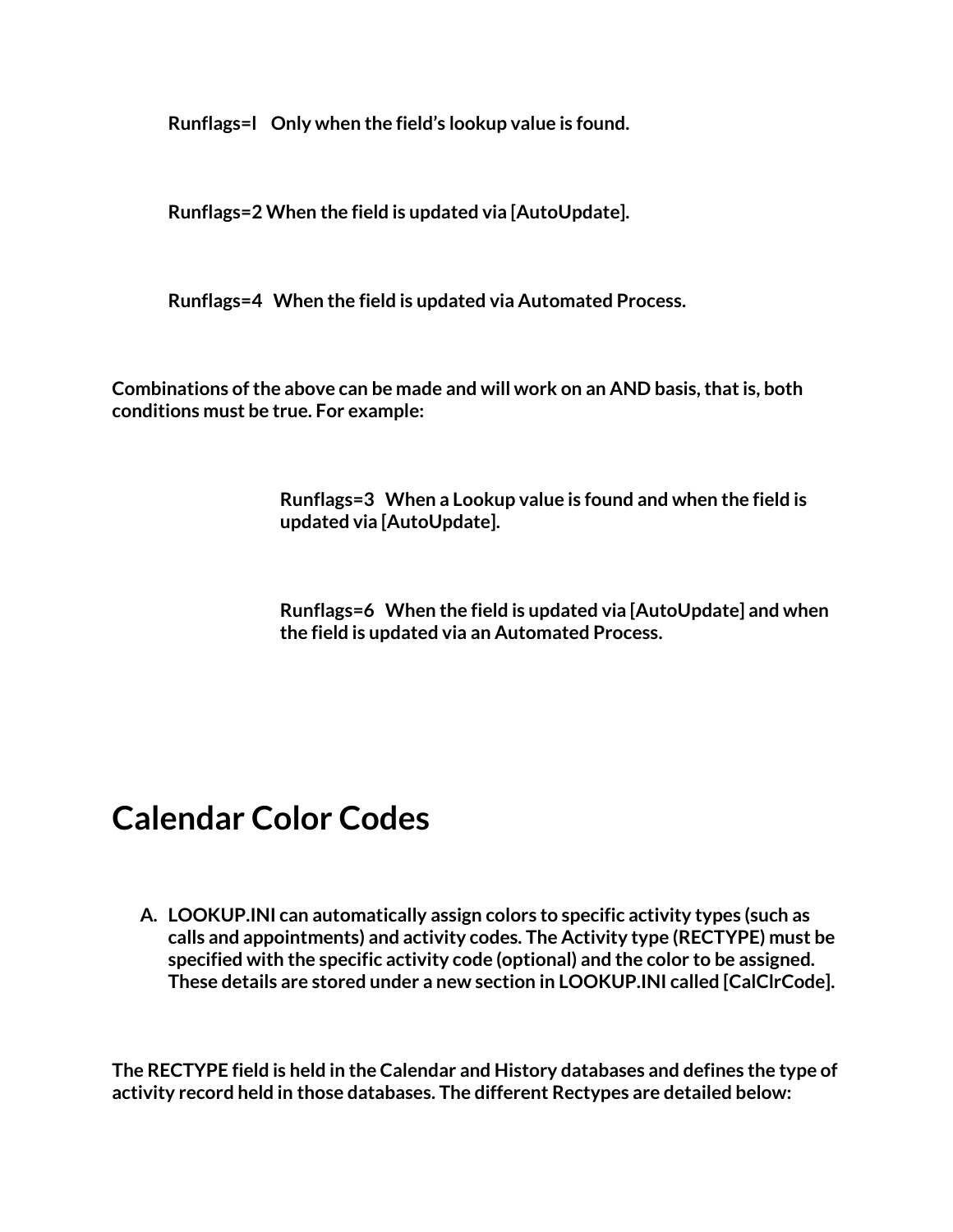#### **RECTYPE DESCRIPTION**

| A | Appointment            |
|---|------------------------|
| т | <b>Next Action</b>     |
| м | Message                |
| O | Other                  |
| C | <b>Call Back</b>       |
| D | To-Do                  |
| S | <b>Forecasted Sale</b> |
| Е | Event                  |

**Colors may be assigned using the values in the table below:**

|    | <b>CODE</b>                             | <b>COLOR</b>                                                                                            |
|----|-----------------------------------------|---------------------------------------------------------------------------------------------------------|
|    | 0<br>1                                  | <b>Bright Blue</b><br><b>Bright Purple</b>                                                              |
|    | $\overline{2}$<br>3<br>4<br>5<br>6<br>7 | <b>Bright Red</b><br><b>Bright Cyan</b><br><b>Bright Green</b><br><b>Bright Yellow</b><br>Cyan<br>White |
|    | 8                                       | Grey                                                                                                    |
| 9  | <b>Red</b>                              |                                                                                                         |
| 10 | Green                                   |                                                                                                         |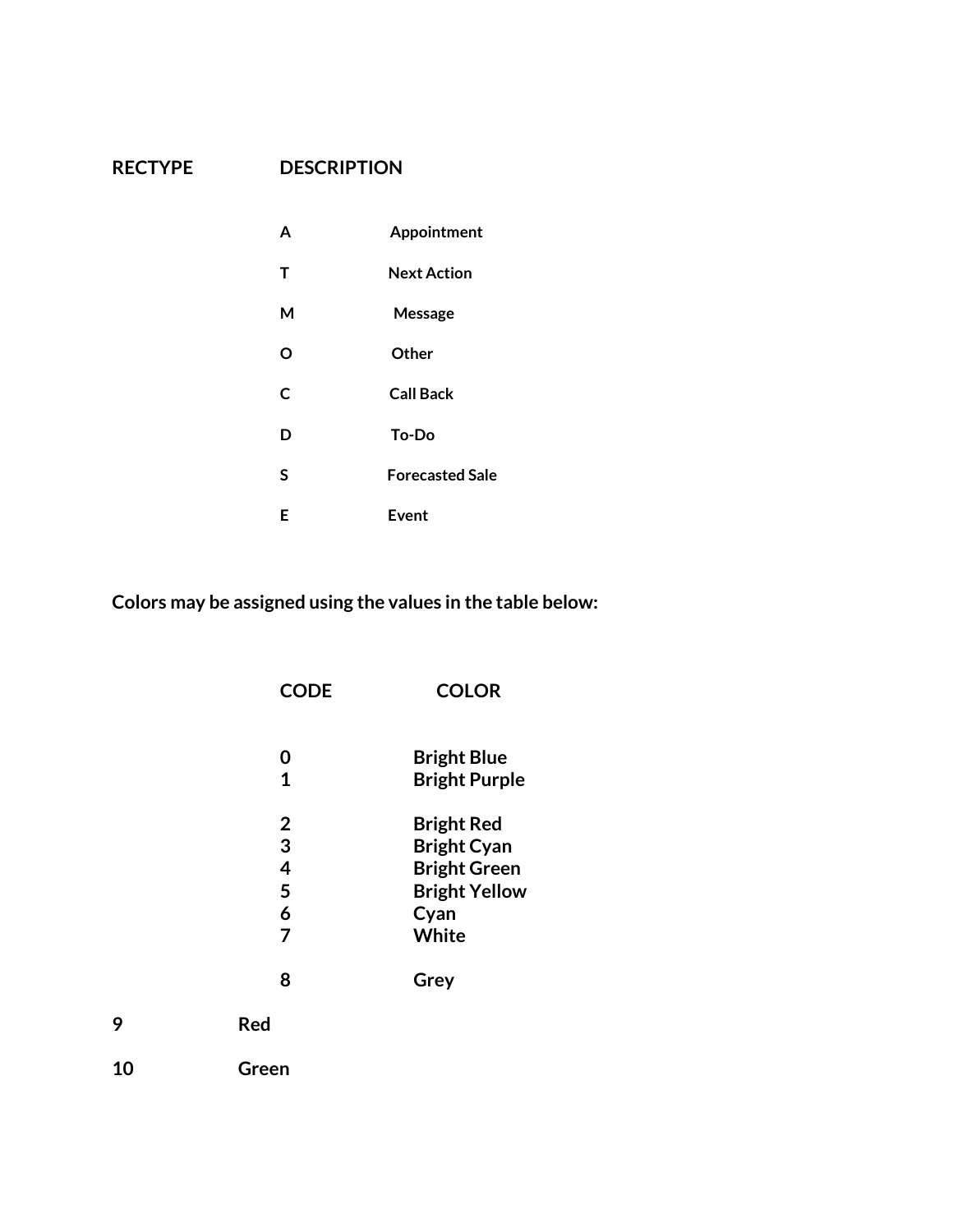- **11 Yellow**
- **12 Blue**
- **13 Purple**
- **14 Dark Grey**
- **15 Black**

**In this example:**

**Appointments will be bright green (A=4).**

**Calls will be bright purple (C1).**

**Appointments with an activity code of HOT will be bright yellow (A-H0T5).**

**Calls with an activity code of CCA will be bright red (C-CCA=2).**

**[CalClrCode]**